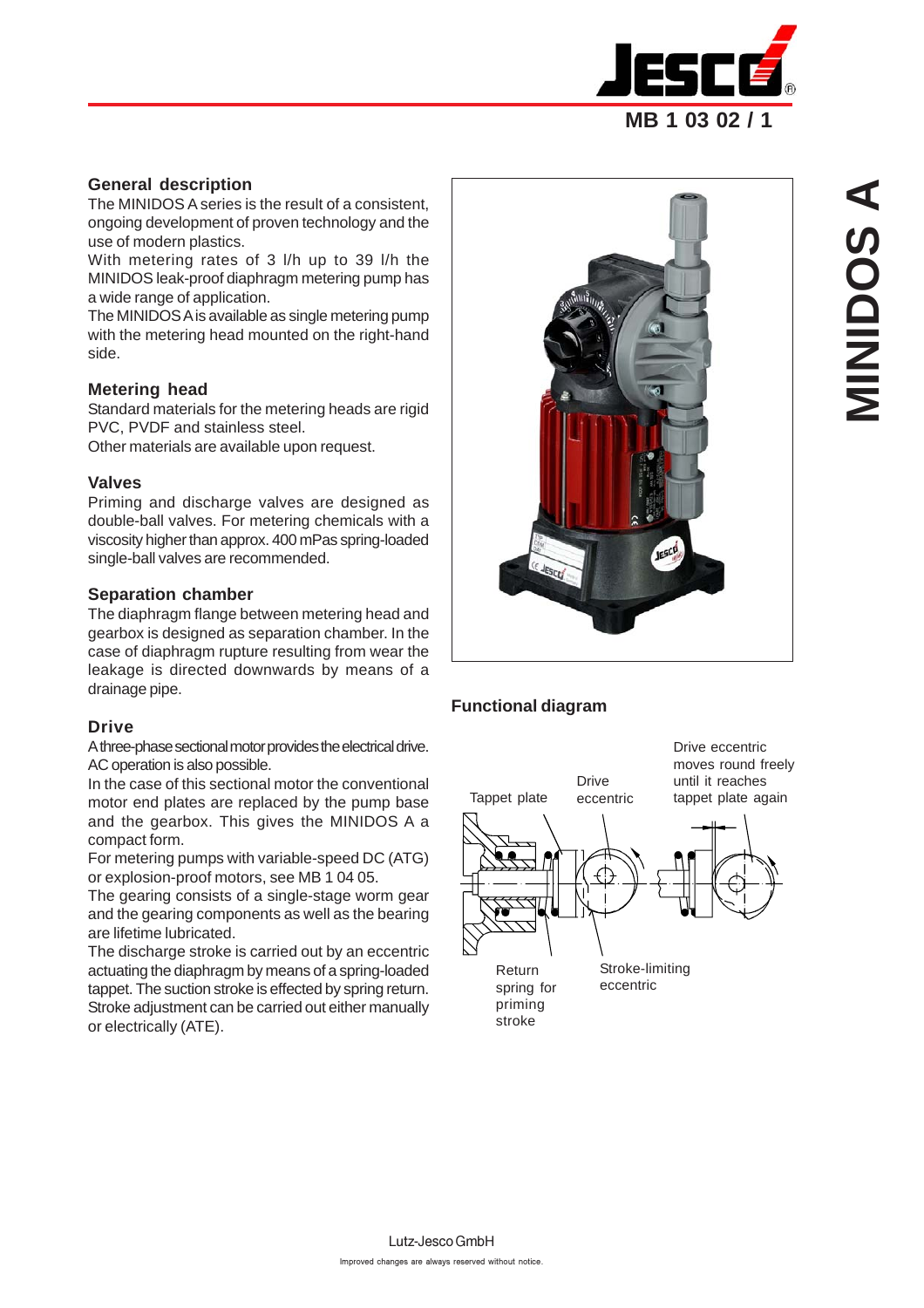

#### **Optional accessories Stroke counter**

For batch processes the pump can be equipped with an inductive detector for the eccentric shaft which is available upon request.

#### **ATE**

Electrical, reversible actuator for remote stroke length adjustment by means of hand-held keypad or 3-point step controler.





| A324 | 73  | 184 | 108 |
|------|-----|-----|-----|
| A40  | 109 | 218 | 153 |





• A3 ... A24

Top curve shows capacity at zero pressure. Bottom curve shows capacity against 10 bar.

### A40

• Top curve shows capacity against 2 bar. Bottom curve showes capacity against 5 bar.

Lutz-Jesco GmbH Improved changes are always reserved without notice.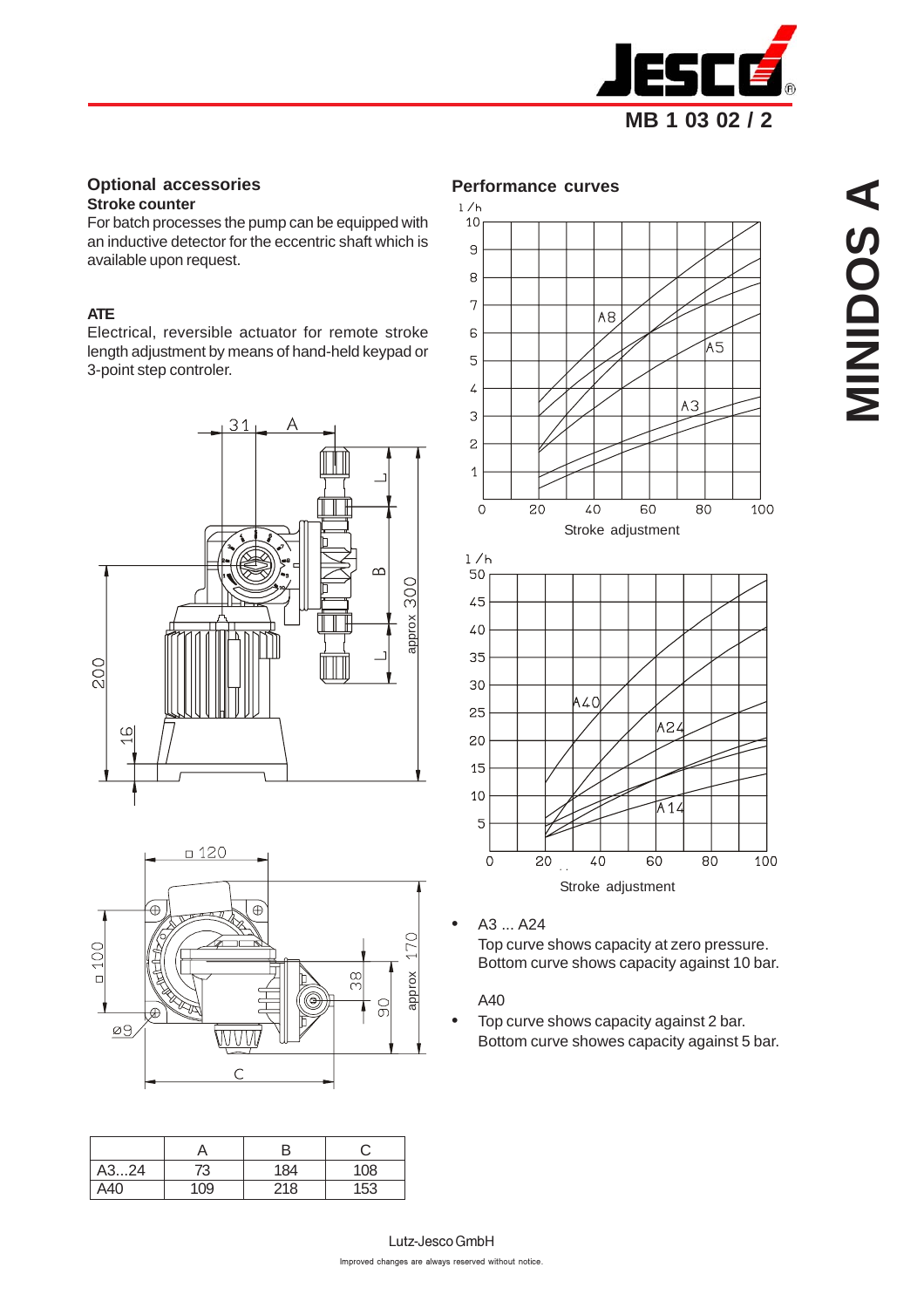

#### **Installation example**



#### **Selection tables**

In order to be able to offer the user a wide variety of pumps, we classified the metering pumps into functional groups. Thus each metering pump can be delivered according to the individual requirements of the customer.

The following functional groups are available:

|--|--|

#### **2** Motor Gearbox 2 Motor 3 Metering head

**4** Valves 5 Connections

The numbers in the exploded view of the pump lead to the corresponding selection tables.

|           |                      | <b>Gearbox</b>      |  |  |  |  |
|-----------|----------------------|---------------------|--|--|--|--|
| Pump      |                      | Capacity adjustment |  |  |  |  |
| type      | ATE (230V)<br>manual |                     |  |  |  |  |
| Diaphragm | EPDM/PTFE coated     |                     |  |  |  |  |
| A 3       | 29969                | 29973               |  |  |  |  |
| A 5       | 29969                | 29973               |  |  |  |  |
| A 8       | 29970                | 29974               |  |  |  |  |
| A 14      | 29971                | 29975               |  |  |  |  |
| A 24      | 29972                | 29976               |  |  |  |  |
| A 40      | 35129                |                     |  |  |  |  |

| $\overline{2}$<br><b>Motor</b> |        |                                                  |               |          |  |  |  |  |  |
|--------------------------------|--------|--------------------------------------------------|---------------|----------|--|--|--|--|--|
| Pump                           |        | Standard motor 230/400 V; 50 Hz; IP 55; ISO cl.F |               |          |  |  |  |  |  |
| type                           | Output | n                                                | Current       | Part No. |  |  |  |  |  |
|                                | [kW]   | [1/min]                                          | [A]           |          |  |  |  |  |  |
| A 3                            | 0,03   | 1420                                             | 0,23/0,40     | 23067    |  |  |  |  |  |
| A 5                            | 0,05   | 2880                                             | 0,3 / 0,52    | 23097    |  |  |  |  |  |
| A 8                            | 0,03   | 1420                                             | 0,23/0,40     | 23228    |  |  |  |  |  |
| A 14                           | 0,03   | 1420                                             | 0,23/0,40     | 23228    |  |  |  |  |  |
| A 24                           | 0,05   | 2880                                             | 0,3 / 0,52    | 23258    |  |  |  |  |  |
| A 40                           | 0.05   | 2880                                             | 0.3<br>/ 0.52 | 23258    |  |  |  |  |  |

### **Technical data**

If an AC motor is used as electrical drive the indicated pressure cannot be exploited (MINIDOS A 24 - 5 bar).

| Minidos A                | 3          | 5   | 8         | 14  | 24   | 40  |        |
|--------------------------|------------|-----|-----------|-----|------|-----|--------|
| Max.pressure             |            |     | 10        |     |      | 5   |        |
| Output at                | [1/h]      | 3,2 | 6,4<br>8  |     |      | 24  | $39*$  |
| 10 bar (* 5 bar)         | [ml/str.]  |     | 1,5       |     | 2,6  |     | $4,7*$ |
| Stroke frequency [min-1] |            | 36  | 72        | 90  |      | 138 |        |
| Diaphragm ø              | [mm]       | 38  |           |     | 52   | 64  |        |
| Suction height           | [mbar]     |     |           | 120 |      |     |        |
| Motor output             | [kW]       |     | 0.03 0.05 |     | 0.03 |     | 0.05   |
| max. temperature [°C]    |            |     |           | 40  |      |     |        |
| Weight [kg]              | Plastic.   |     |           | 4.4 |      |     | 4,7    |
| Metering head            | stainl.st. | 4,7 |           |     |      |     |        |

#### **Key**

- 1 Minidos A MB 1 03 02
- 2 Priming line MB 1 22 01
- 3 Elecrical mixer MB 1 36 03
- 4 Tank MB 1 20 01
- 5 Relief valve MB 1 25 01
- 6 Diaphragm stop valve MB 1 24 01
- 7 Injection point MB 1 23 01
- 8 Pulsation damper MB 1 27 01
- 9 Switch box



|                |            | <b>Metering head</b><br>$\mathbf{3}$ |        |  |
|----------------|------------|--------------------------------------|--------|--|
| Typ            | <b>PVC</b> | <b>PVDF</b>                          | 1.4571 |  |
| A3             |            |                                      |        |  |
| A <sub>5</sub> | 23810      | 28119                                | 23813  |  |
| A8             |            |                                      |        |  |
| A 14           | 23811      | 29178                                |        |  |
| A 24           |            |                                      | 23814  |  |
| A 40           | 23909      |                                      | 23911  |  |

Lutz-Jesco GmbH Improved changes are always reserved without notice.